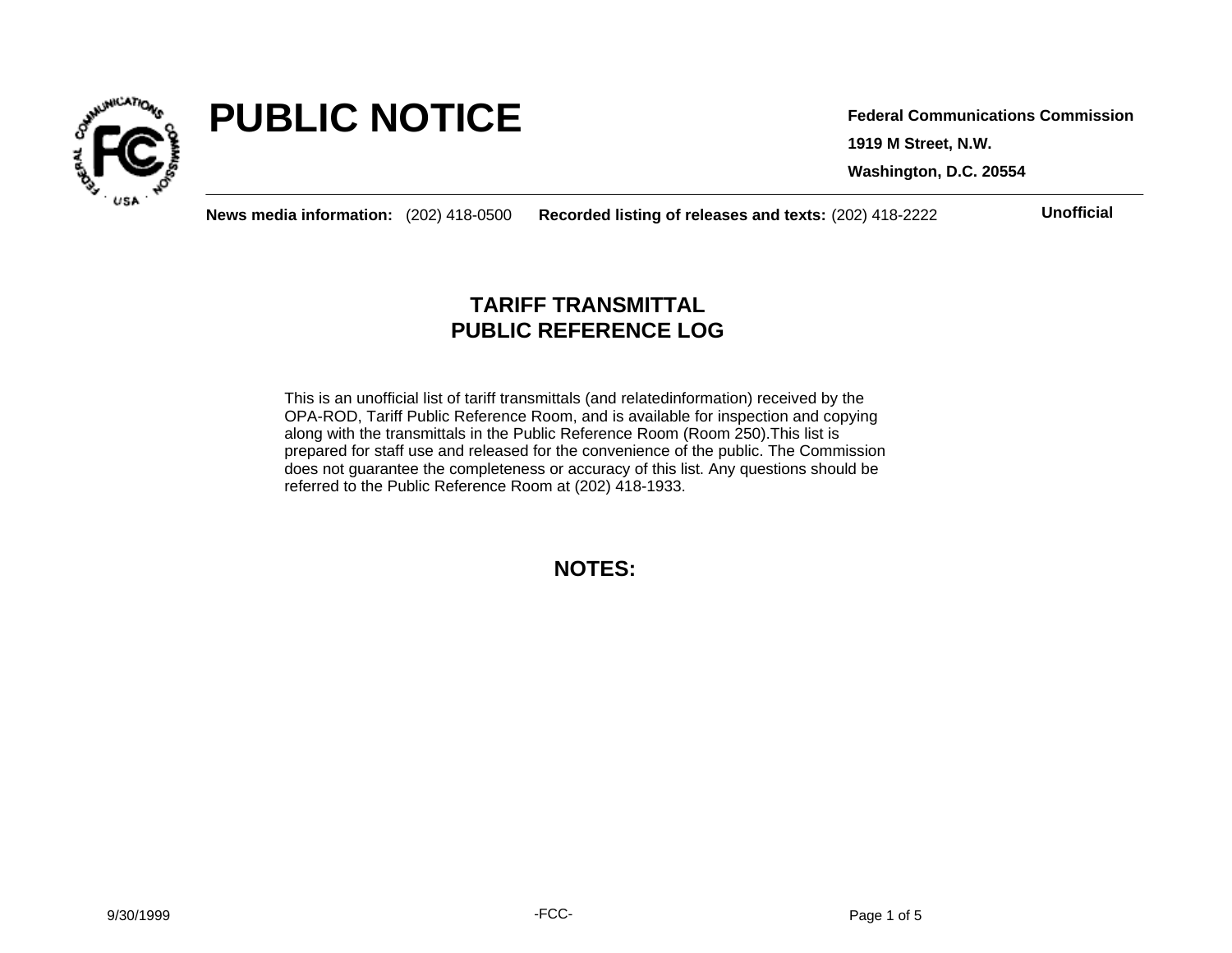### **DOMINANT**

| <b>ISSUED</b> | <b>CARRIER</b>                                                                                                                                                                                                                                  |                                                                                                 | FILING# TRANS# | FCC#        | <b>EFFDATE</b>         | #DISK #CD |  | #PAGES | NTC.       |  |                 |            | 61.38 61.49 PUS PETN-DUE | S.P.# |
|---------------|-------------------------------------------------------------------------------------------------------------------------------------------------------------------------------------------------------------------------------------------------|-------------------------------------------------------------------------------------------------|----------------|-------------|------------------------|-----------|--|--------|------------|--|-----------------|------------|--------------------------|-------|
| 9/29/1999     | BELL ATLANTIC NETWORK SERVICES                                                                                                                                                                                                                  |                                                                                                 | 1196           | 11          | 10/14/1999             |           |  |        | 15         |  |                 | JWL        | 10/6/1999                |       |
|               | This filing introduces time-in-service credit when a customer extends its expiring Service Discount Plan for IntelliLight Dedicated SONET Ring (IDSR) to a new Service Discount Plan with a longer<br>commitment period than the expiring plan. |                                                                                                 |                |             | SYNOPSIS               |           |  |        |            |  |                 |            |                          |       |
| <b>ISSUED</b> | <b>CARRIER</b>                                                                                                                                                                                                                                  |                                                                                                 | FILING# TRANS# | FCC#        | <b>EFFDATE</b>         | #DISK #CD |  | #PAGES | <b>NTC</b> |  | 61.38 61.49 PUS |            | PETN-DUE                 | S.P.# |
| 9/29/1999     | <b>BELL ATLANTIC NETWORK SERVICES</b>                                                                                                                                                                                                           |                                                                                                 | 1197           | 3           | 10/14/1999             |           |  |        | 15         |  |                 | <b>JWL</b> | 10/6/1999                |       |
|               |                                                                                                                                                                                                                                                 |                                                                                                 |                |             |                        |           |  |        |            |  |                 |            | 10/6/1999                |       |
|               |                                                                                                                                                                                                                                                 |                                                                                                 |                | 6           |                        |           |  |        |            |  |                 |            | 10/6/1999                |       |
|               |                                                                                                                                                                                                                                                 |                                                                                                 |                |             | SYNOPSIS               |           |  |        |            |  |                 |            |                          |       |
| <b>ISSUED</b> | Establishes Special Construction facilities in Various States for specific customers.<br><b>CARRIER</b>                                                                                                                                         |                                                                                                 | FILING# TRANS# | FCC#        | <b>EFFDATE</b>         | #DISK #CD |  | #PAGES | <b>NTC</b> |  |                 |            | 61.38 61.49 PUS PETN-DUE | S.P.# |
| 9/29/1999     | <b>GTE SYSTEM TELEPHONE COMPANIES</b>                                                                                                                                                                                                           |                                                                                                 | 293            | $\mathbf 1$ | 10/14/1999<br>SYNOPSIS |           |  |        | 15         |  |                 | VJ         | 10/6/1999                |       |
|               | This filing establishes Permanent Virtual Path feature for Asynchronous Transfer Mode (ATM) Network Services under Section 18, Advanced Communications Networks.                                                                                |                                                                                                 |                |             |                        |           |  |        |            |  |                 |            |                          |       |
| <b>ISSUED</b> | <b>CARRIER</b>                                                                                                                                                                                                                                  |                                                                                                 | FILING# TRANS# | FCC#        | <b>EFFDATE</b>         | #DISK #CD |  | #PAGES | <b>NTC</b> |  |                 |            | 61.38 61.49 PUS PETN-DUE | S.P.# |
| 9/29/1999     | <b>GTE TELEPHONE COMPANIES</b>                                                                                                                                                                                                                  |                                                                                                 | 1221           | $\mathbf 1$ | 10/14/1999<br>SYNOPSIS |           |  | -1     | 15         |  |                 | VJ         | 10/6/1999                |       |
|               |                                                                                                                                                                                                                                                 | Revises ATM service; establishes DS3 in Hawaii; Adds ADSL Wire Centers and other ICB revisions. |                |             |                        |           |  |        |            |  |                 |            |                          |       |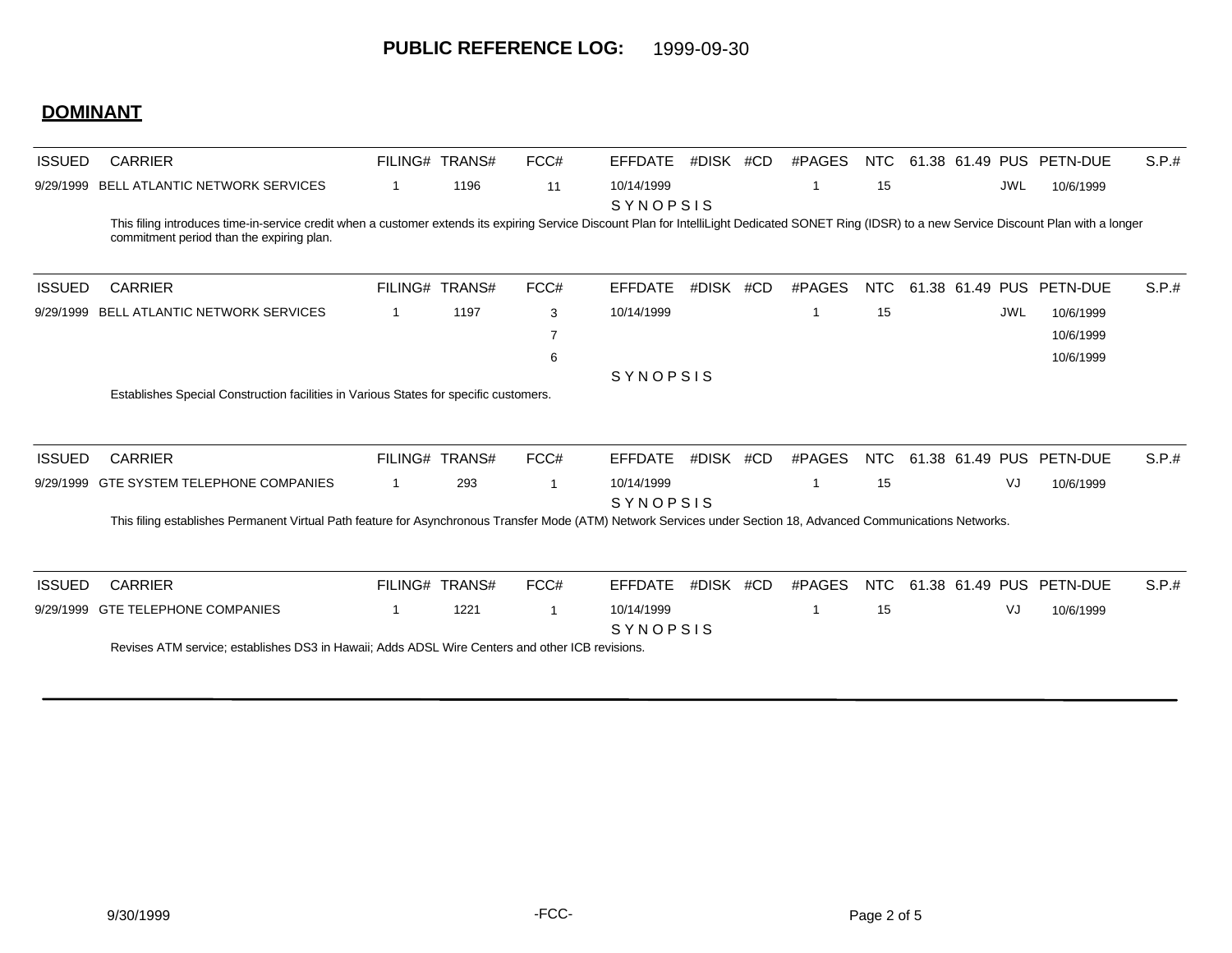#### **NON-DOMINANT**

| <b>ISSUED</b>  | <b>CARRIER</b>                   | FILING# TRANS# |         | FCC#           | <b>EFFDATE</b>        | #DISK #CD |                | #PAGES | NTC                      |            | 61.38 61.49 PUS PETN-DUE     | S.P.# |
|----------------|----------------------------------|----------------|---------|----------------|-----------------------|-----------|----------------|--------|--------------------------|------------|------------------------------|-------|
|                | 9/29/1999 ALASCOM                | $\mathbf{1}$   | 1070    | 10             | 9/30/1999<br>SYNOPSIS |           | $\overline{1}$ |        | -1                       | <b>RLS</b> |                              |       |
|                |                                  |                |         |                |                       |           |                |        |                          |            |                              |       |
| <b>ISSUED</b>  | <b>CARRIER</b>                   | FILING# TRANS# |         | FCC#           | <b>EFFDATE</b>        | #DISK #CD |                | #PAGES | <b>NTC</b>               |            | 61.38 61.49 PUS PETN-DUE     | S.P.# |
| 9/29/1999 AT&T |                                  | $\mathbf{1}$   | 11435   | 27             | 10/1/1999             |           | $\mathbf{1}$   |        | 2                        | <b>RLS</b> |                              | 93-88 |
|                |                                  |                |         | 16<br>13       |                       |           |                |        |                          |            |                              |       |
|                |                                  |                |         | 12             |                       |           |                |        |                          |            |                              |       |
|                |                                  |                |         | $\mathbf{1}$   |                       |           |                |        |                          |            |                              |       |
|                |                                  |                |         |                | SYNOPSIS              |           |                |        |                          |            |                              |       |
|                |                                  |                |         |                |                       |           |                |        |                          |            |                              |       |
| <b>ISSUED</b>  | <b>CARRIER</b>                   | FILING# TRANS# |         | FCC#           | <b>EFFDATE</b>        | #DISK #CD |                | #PAGES | <b>NTC</b>               |            | 61.38 61.49 PUS PETN-DUE     | S.P.# |
| 9/29/1999 AT&T |                                  | $\mathbf{1}$   | CT-7706 | CT12501-12591  | 9/30/1999             |           | $\mathbf{1}$   |        | -1                       | <b>RLS</b> |                              | 93-88 |
|                |                                  |                |         | CT-7994        |                       |           |                |        |                          |            |                              |       |
|                |                                  |                |         | CT-5098        | SYNOPSIS              |           |                |        |                          |            |                              |       |
|                |                                  |                |         |                |                       |           |                |        |                          |            |                              |       |
| <b>ISSUED</b>  | CARRIER                          | FILING# TRANS# |         | FCC#           | <b>EFFDATE</b>        | #DISK #CD |                | #PAGES |                          |            | NTC 61.38 61.49 PUS PETN-DUE | S.P.# |
|                | 9/29/1999 CABLE & WIRELESS, USA. | $\mathbf{1}$   | 16      | $\overline{4}$ | 9/30/1999             | 4         |                |        | $\overline{\phantom{a}}$ | LJB        |                              |       |

S Y N O P S I S

 $3<sup>3</sup>$ 2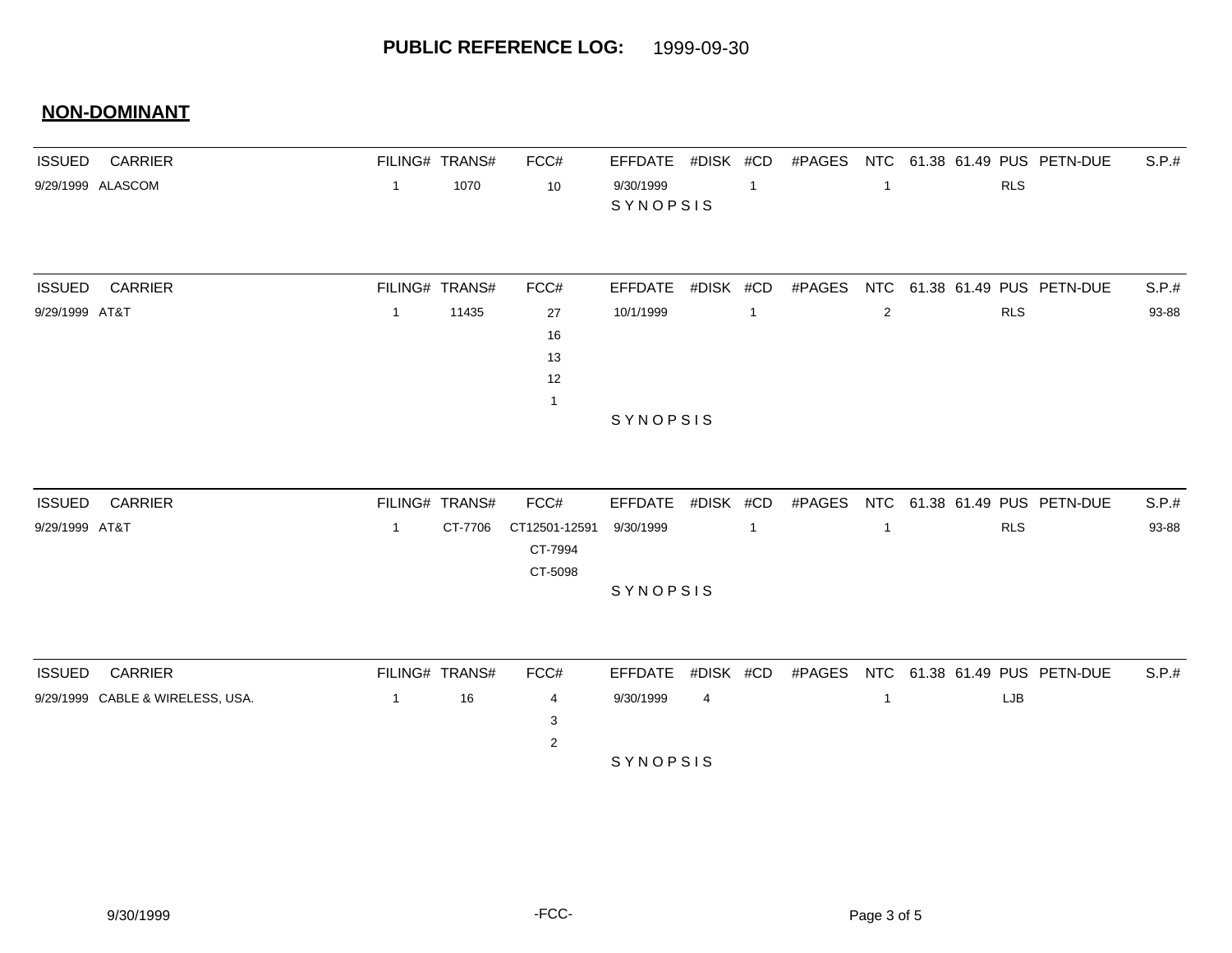#### **NON-DOMINANT**

| <b>ISSUED</b> | <b>CARRIER</b>                                             |                | FILING# TRANS# | FCC#           | #DISK #CD<br>#PAGES<br><b>EFFDATE</b>   | <b>NTC</b><br>61.38 61.49 PUS PETN-DUE<br>S.P.# |
|---------------|------------------------------------------------------------|----------------|----------------|----------------|-----------------------------------------|-------------------------------------------------|
|               | 9/29/1999 COMANCHE COUNTY                                  | $\mathbf{1}$   | $\sqrt{2}$     | 3              | 9/30/1999<br>-1<br>SYNOPSIS             | LJB<br>-1                                       |
|               |                                                            |                |                |                |                                         |                                                 |
| <b>ISSUED</b> | <b>CARRIER</b>                                             |                | FILING# TRANS# | FCC#           | #DISK #CD<br>#PAGES<br><b>EFFDATE</b>   | 61.38 61.49 PUS PETN-DUE<br>S.P.#<br><b>NTC</b> |
| 8/9/1999      | EVERYCALL COMMUNICATIONS, INC.                             | $\mathbf{1}$   |                | $\mathbf{1}$   | 8/10/1999<br>-1                         | LJB<br>$\mathbf{1}$                             |
|               | No diskette with Public Reference Copy - See Official File |                |                |                | SYNOPSIS                                |                                                 |
| <b>ISSUED</b> | <b>CARRIER</b>                                             |                | FILING# TRANS# | FCC#           | #DISK #CD<br>#PAGES<br><b>EFFDATE</b>   | <b>NTC</b><br>61.38 61.49 PUS PETN-DUE<br>S.P.# |
|               | 6/29/1999 EXCEL TELECOMMUNICATIONS, INC.                   | $\overline{1}$ | 30             | 5              | 6/30/1999<br>$\overline{1}$<br>SYNOPSIS | LJB<br>$\mathbf{1}$                             |
|               |                                                            |                |                |                |                                         |                                                 |
| <b>ISSUED</b> | <b>CARRIER</b>                                             |                | FILING# TRANS# | FCC#           | #DISK #CD<br>#PAGES<br><b>EFFDATE</b>   | NTC 61.38 61.49 PUS PETN-DUE<br>S.P.#           |
|               | 6/29/1999 LONG DISTANCE WHOLESALE                          | $\mathbf 1$    | 45             | $\mathbf{1}$   | 6/30/1999<br>-1<br>SYNOPSIS             | LJB<br>-1                                       |
|               |                                                            |                |                |                |                                         |                                                 |
| <b>ISSUED</b> | <b>CARRIER</b>                                             |                | FILING# TRANS# | FCC#           | #DISK #CD<br>#PAGES<br><b>EFFDATE</b>   | NTC 61.38 61.49 PUS PETN-DUE<br>S.P.#           |
|               | 9/29/1999 SIGECOM, LLC                                     | $\mathbf{1}$   | $\mathbf{1}$   | 3              | 9/30/1999<br>$\overline{1}$<br>SYNOPSIS | LJB<br>$\mathbf{1}$                             |
|               |                                                            |                |                |                |                                         |                                                 |
| <b>ISSUED</b> | <b>CARRIER</b>                                             |                | FILING# TRANS# | FCC#           | <b>EFFDATE</b><br>#DISK #CD<br>#PAGES   | <b>NTC</b><br>61.38 61.49 PUS PETN-DUE<br>S.P.# |
|               | 6/29/1999 TELCO HOLDINGS, INC.                             | $\mathbf 1$    | 81             | $\overline{2}$ | 6/30/1999<br>$\overline{7}$             | 98-152<br>LJB                                   |